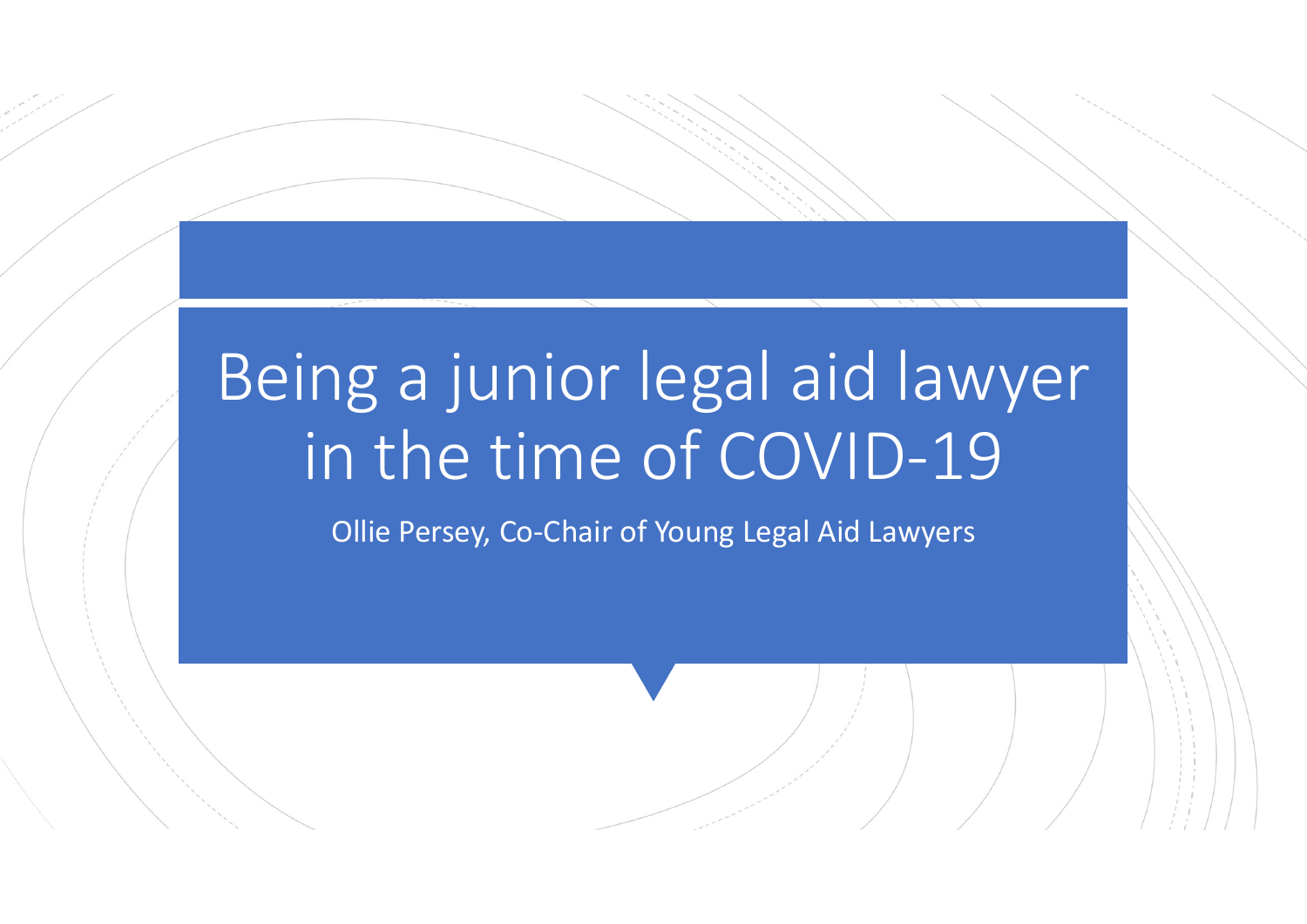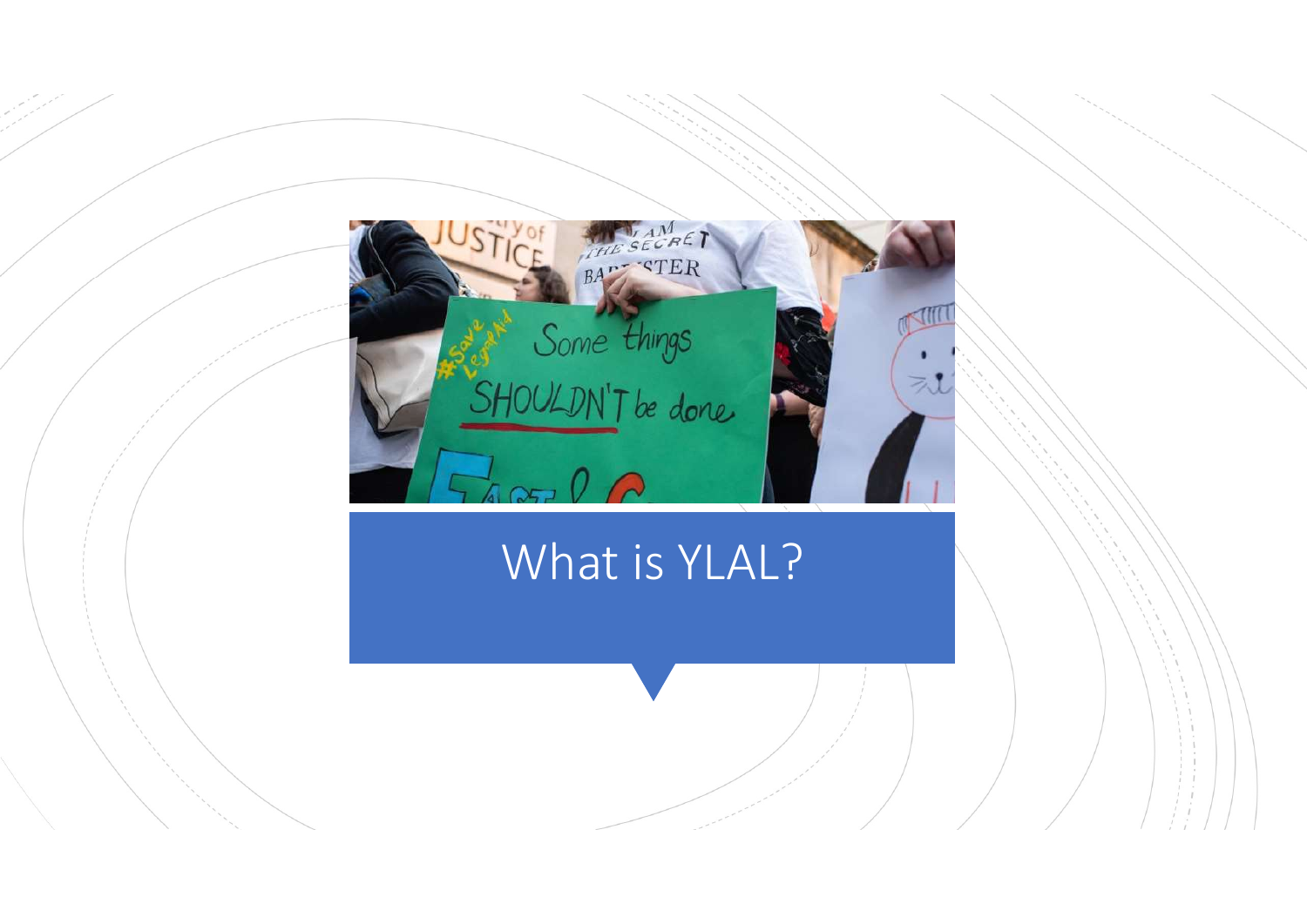# What has been the impact of COVID-19? What has been the impact of<br>COVID-19?<br>• YLAL produced two reports on COVID-19<br>• 7 April – First COVID-19 report<br>• 25 May- Second COVID-19 report What has been the impact of<br>COVID-19?<br>• YLAL produced two reports on COVID-19<br>• 7 April – First COVID-19 report<br>• 25 May- Second COVID-19 report

- YLAL produced two reports on COVID-19
- 
-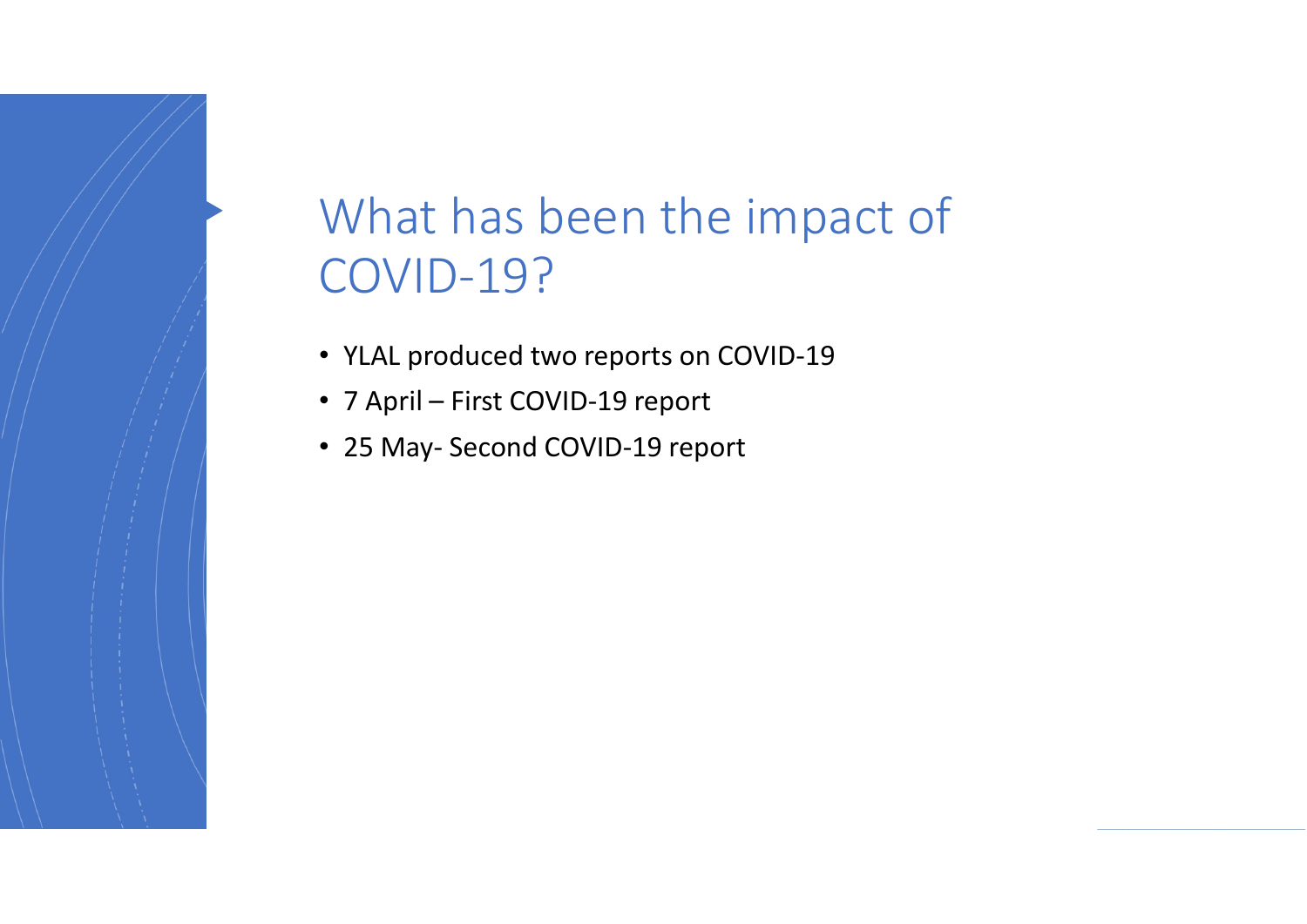## Gathering stories

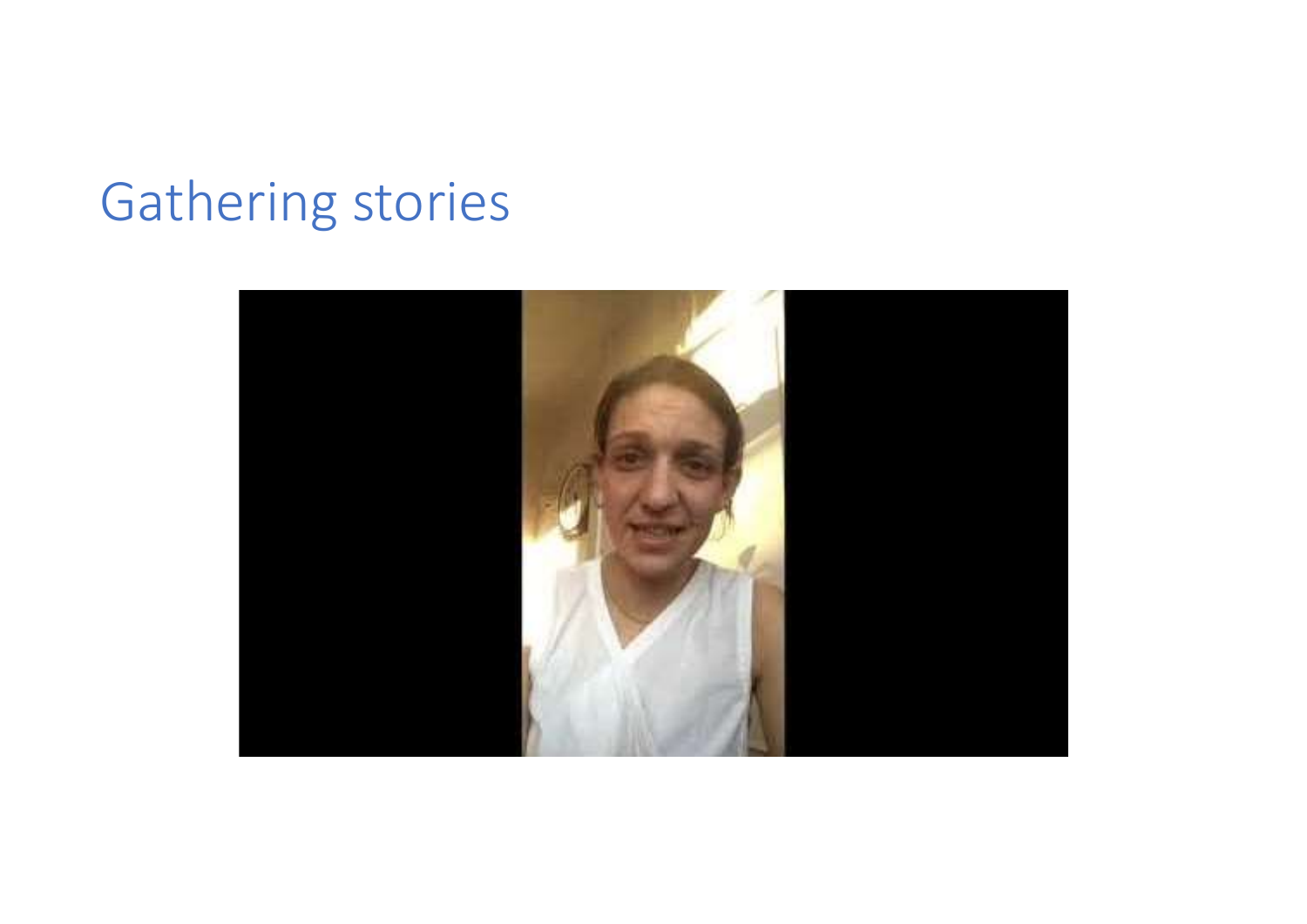### First COVID-19 report

- Key findings include:
- More than 45% of members are either 'extremely' or 'quite' worried about their job security.
- 25% of members are required to attend court in person.
- 25% of members are required to put themselves at risk of infection because of their job. This includes attending police station interviews and face-to-face meetings with clients.
- 67.5% stated that their volume of work had 'decreased', 'significantly decreased' or been 'decimated'.
- 
- 
- 
- FIRST COVID-19  $\Gamma$  PODT<br>
 Ny findings include:<br>
 My findings include the restrement of variable their job security.<br>
 More than 45% of members are either 'extremely' or 'quite' worried about their job security.<br>
 25%
- 
- 
- The Bar Standards Board should remove its agreement for chambers to vary pupillage awards that have already been advertised.
- The Solicitors Regulation Authority should confirm that training contract periods will not be extended if a trainee has sufficient experience to qualify.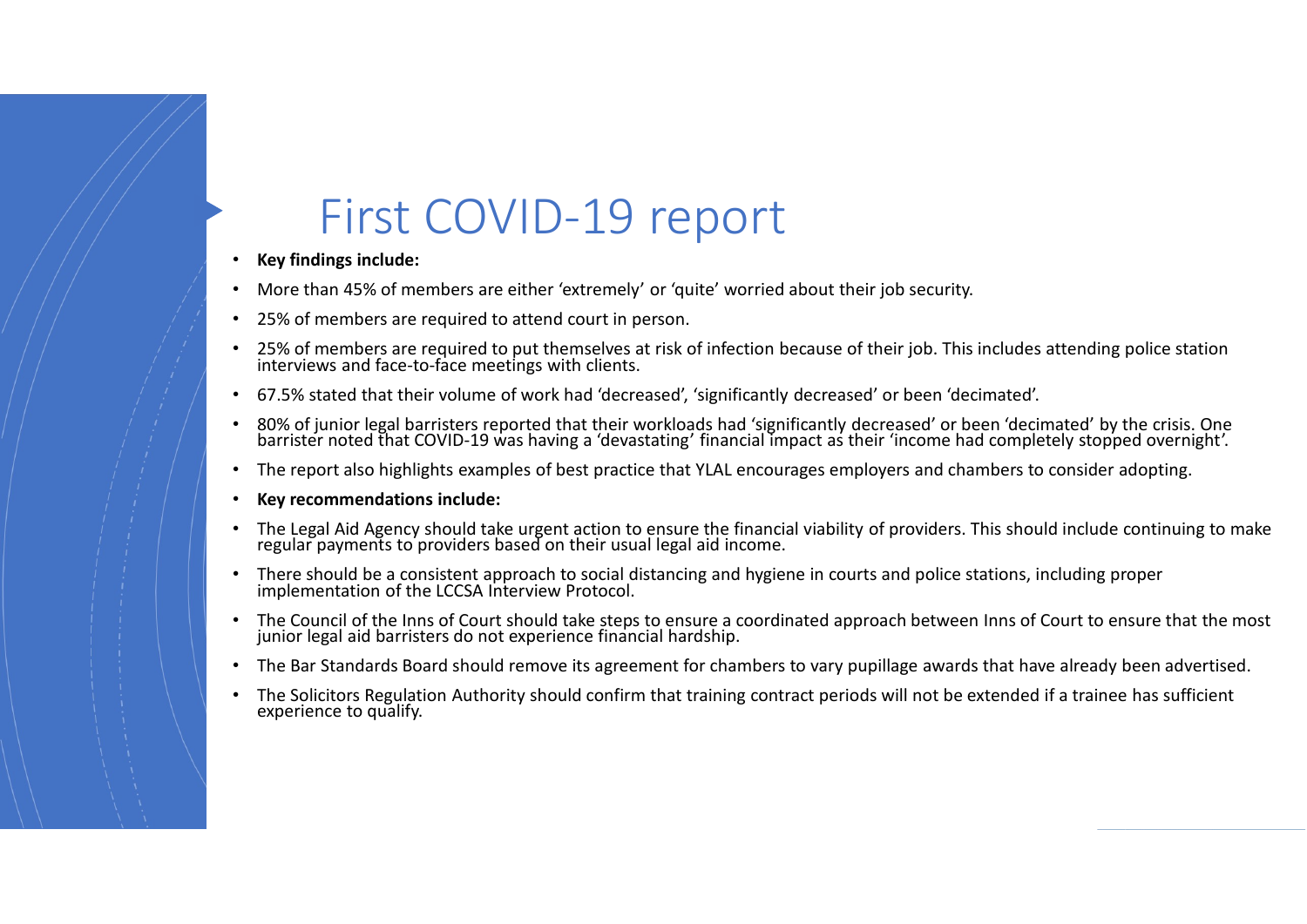### Second COVID-19 report

### Key Findings

- Key findings in the second COVID-19 report include:
- 78.8% reported being worried about their job security at present with 51.9% saying they were 'extremely' or 'quite' worried.
- 13.5% said they were undertaking work beyond their level of experience, up from 6.7% in the first report.
- 13.5% said that they had now been furloughed, up from 8.9% in the first report.
- Just over 50% of respondents stated that furloughed staff did not have their wages topped up by the employer and were surviving on 80% of their salary. Only 11.5% of respondents said that furloughed staff had been paid 100% of their salary. • 78.8% reported being worried about their job security at present with 51.9% saying they were "extremely" or '4<br>
• 13.5% said they were culocrataing work beyond their level of experience, up from 0.7% in the first report.
- 15.4% reported still being required to attend court. 33% told us that the situation had improved, 28% felt that things did not improve at first but have done more recently. 38% said that there has been no improvement in conditions.

### Key Recommendations

- The report makes recommendations to the Government, chambers, employers and other stakeholders.
- Key recommendations include:
- Employers should take into account the needs and workload of those employees not furloughed before making any decision to furlough staff.
- All furloughed employees' wages should be topped up by employers to 100% of their salary.
- **EVALUAT CONTROLLEY ACTIVE CONTROLLEY ALLEY INTERFERIT AID AGENCY CONDUCT AID AGENCY AID AGENCY AID AGENCY AID AGENCY AID AGENCY AID AGENCY AID AGENCY AID AGENCY AID AGENCY AID AGENCY AID AGENCY AID AGENCY AID AGENCY AID** providers based on their usual legal aid income over a 3 month period. • Instores 50% of respondents stated that furloughed staff had one have their wages topped up by the employer and were since<br>there were softs of respondents stated to attend court. 33% told us that the situation had improv
- All court staff and court users should be provided with complete and up to date information on safety and hygiene in the court setting.
- Employers should consider the way they communicate with their staff and specifically:
- 
- 
- 
-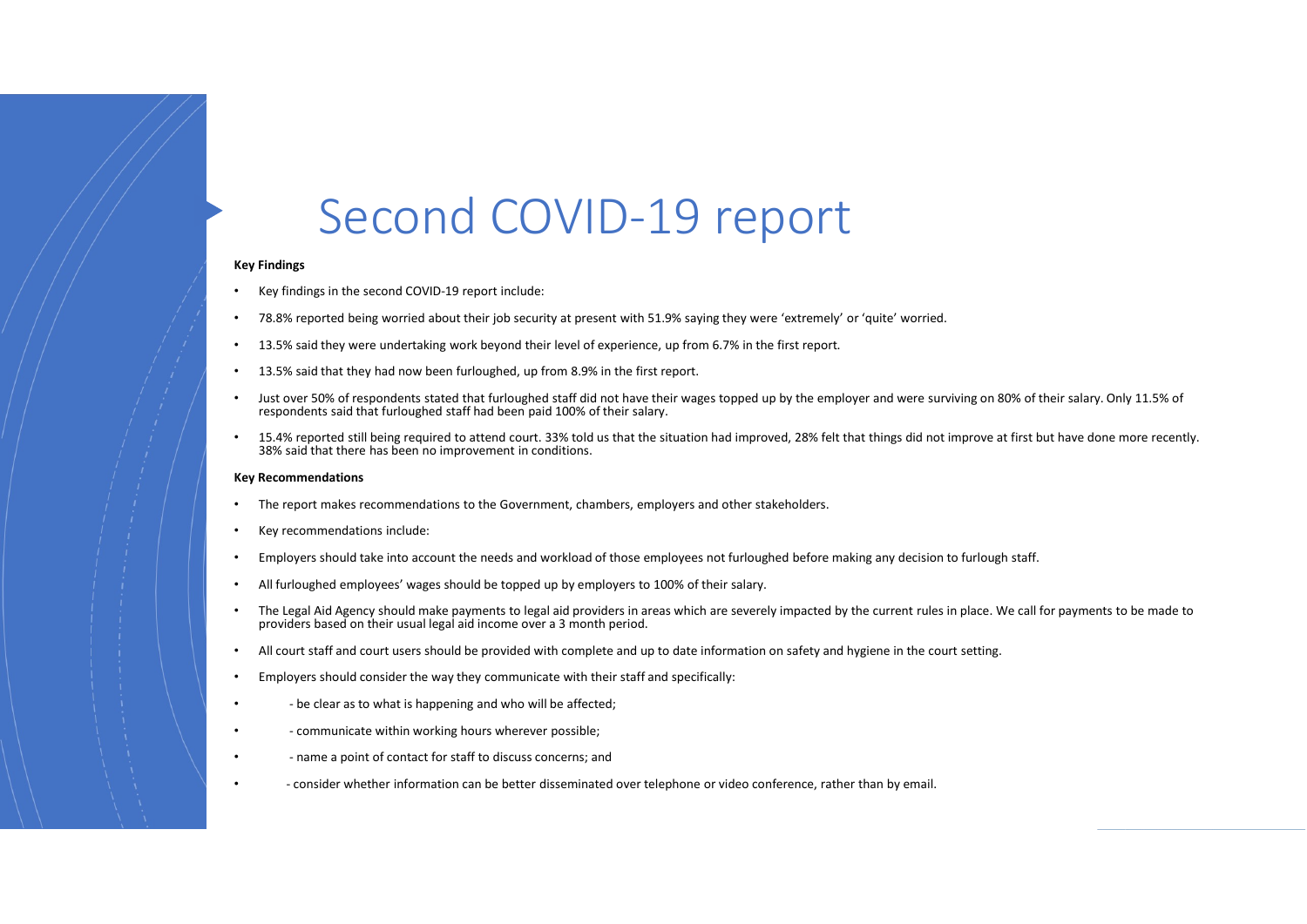### Campaigning for legal aid during a pandemic

- #APrayerForLegalAid
- Would have changed the fixed fees for asylum and immigration legal aid.
- Individuals with complex asylum and immigration cases would have been denied access to justice.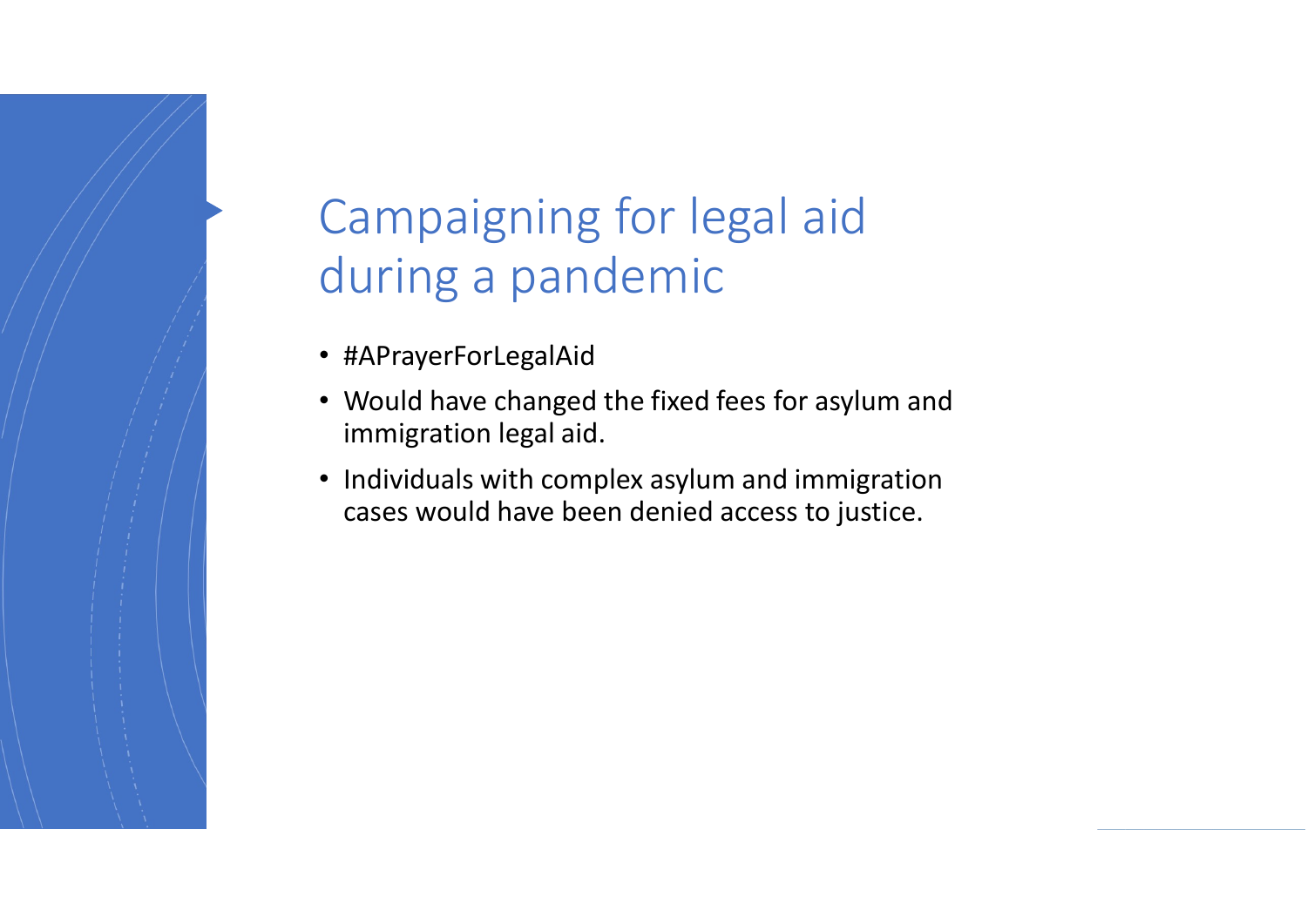### #APrayerForLegalAid